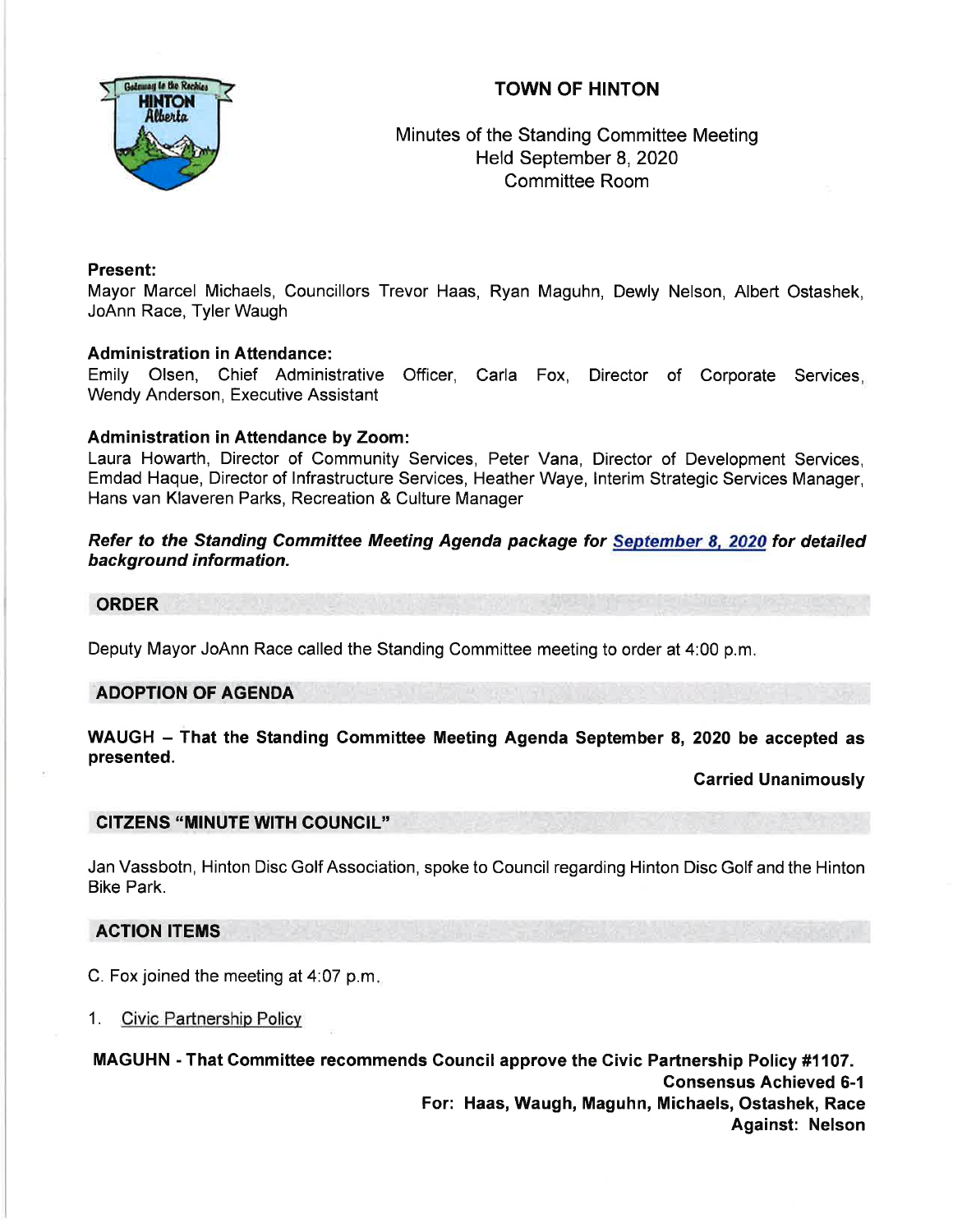Town of Hinton Standing Committee Meeting Minutes- September 8, 2020 Page l2

## 2. Proposed Parks & Recreation Service Area Addition (Disc Golf)

MAGUHN - That Gommittee recommend Council approve the addition of disc golf to be included in the Parks & Recreation service area portfolio for 2021 and beyond.

Gonsensus Achieved 7-0

NELSON - Direct Administration to include the Town of Hinton's Parks and Recreation Service Area portfolio with the request for decision.

Gonsensus Achieved 7-0

MICHAELS - That Gommittee direct Administration to bring a proposed partnership agreement for the operation of the disc golf course, drafted in collaboration with the Hinton Disc Golf Association, to a future meeting for further discussion and direction.

Gonsensus Achieved 7-0

#### 3. Recreation Parkinq Capacity Expansion at Robb Road

NELSON - That Committee recommends Gouncil approve an allocation of \$100,000 from the Town of Hinton / Trans Mountain Pipeline Memorandum of Understanding to be utilized by the Town to design and construct additional recreational parking at Robb Road.

Consensus Achieved 7-0

#### 4. Preliminarv Budqet Discussion Report

NELSON - That Gommittee accept the Preliminary Budget Discussion Report as information and that Committee accept the Annual Reporting and Budget Schedule presented.

Consensus Achieved 7-0

### ADDITIONAL INFORMATION

- 1. Urgent Matters from Council
- 2. Chief Administrative Officer Status Report
- 3. Legislative Services Update
- 4. Executive Assistant Logistics lnformation

IN CAMERA

#### MICHAELS - That the Standing Committee of Gouncil move In Gamera at 5:47 p.m.

Carried Unanimously

E. Olsen, C. Fox, L. Howarth, E. Haque, P. Vana, H. van Klaveren, H. Waye and W. Anderson left the meeting.

MICHAELS - That the Regular Meeting of Gouncil move out of ln Gamera at 6:26 p.m.

Garried Unanimously